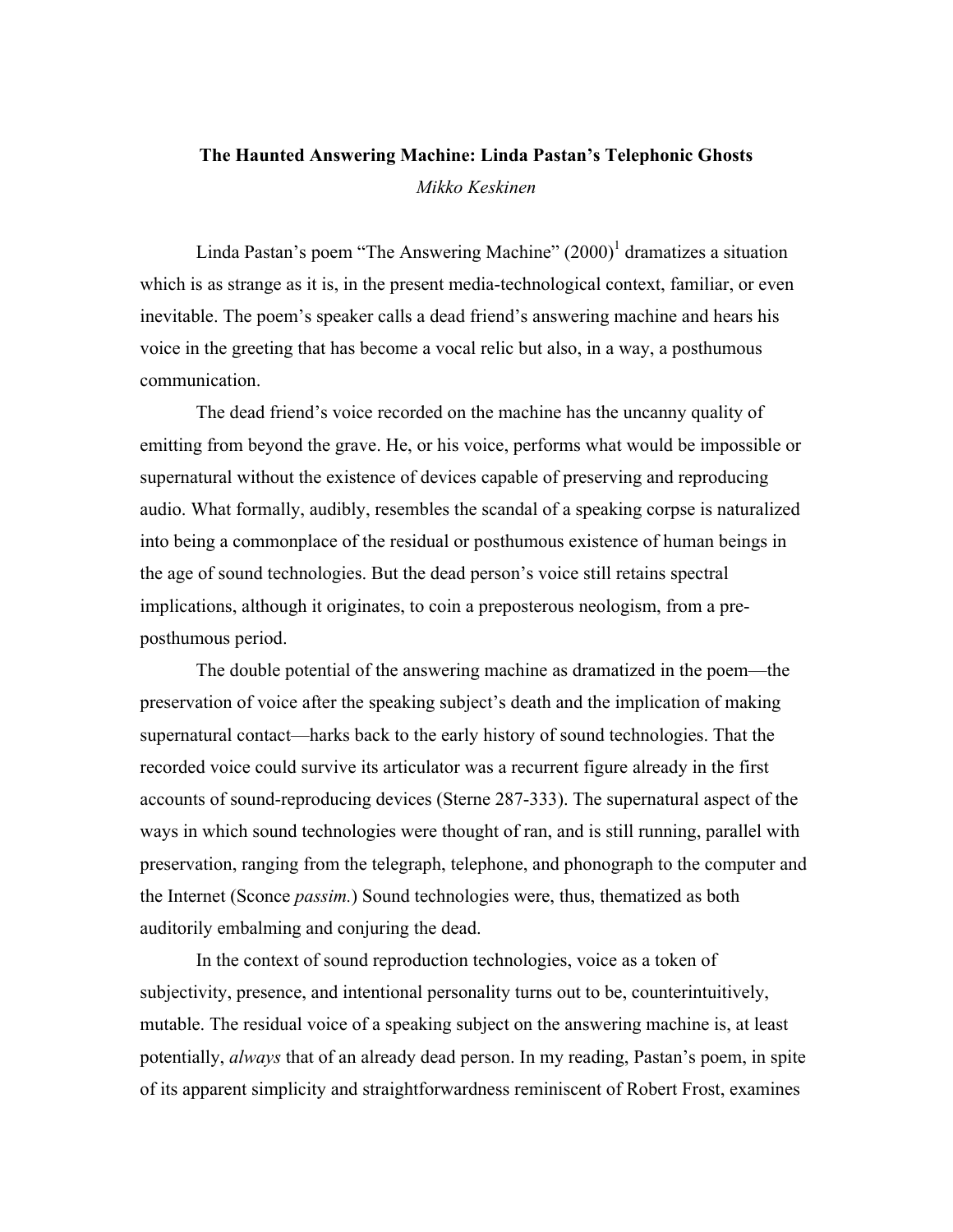the complex and vacillating nature of seemingly separate ontological states such as life and death; live voice and its reproduction; and the caller and the respondent. The answering machine could be interpreted as providing ambiguous space between presence and absence, where the mortal and spectral voices can meet and communicate. Given its subject matter and the ambiguous demarcation of its ontological oppositions, the poem reads as both a telephonic manifestation and a hauntological manifesto.

#### The Ghost in the Answering Machine

Pastan's poem allows for at least two sustained readings. The first and the most obvious reading follows the assumption that the dead person's recorded voice represents a ghost, since it is audible although its articulator is no longer alive. The poem's rhetoric supports this inference, at least to a degree. The first stanza explicitly dubs the dead friend's voice "a fledgling ghost." At the juncture of the third and fourth stanzas, the answering machine is said to be "haunted // by the timbre of your voice." The recorded voice is given attributes of a ghost or of ghost-like behavior. That the voice qua "fledgling ghost" longs for "human messages" does not necessarily mean that it is in need of live contact for communicative reasons. Rather, given the traditional spectral context, the ghost's need may be of graver nature. For a variety of reasons, "the dead person's soul must be appeased; otherwise his phantom will return to take vengeance" (Rickels 4). This demoniacal aspect may not apply to the poem's vocal ghost as such, but the effects it causes may relate less to benevolence than to obsessive-compulsive disorder.

 Ghosts are customarily believed to haunt the abodes where they resided when still occupying living bodies. In Pastan's poem, the ghost does haunt its own house. Or more specifically, it primarily haunts the answering machine located *in* the house. The house is only exposed to the voice's spectral emanations when a telephone call switches the machine on. The difference may not seem crucial, but in the medial mode that a recorded voice primarily exists, it is. The answering machine is the home, the "house" of the voice recorded on it. The voice only briefly occupied the body that articulated it. The recorded voice is thus primordially disembodied because it is preserved in the memory of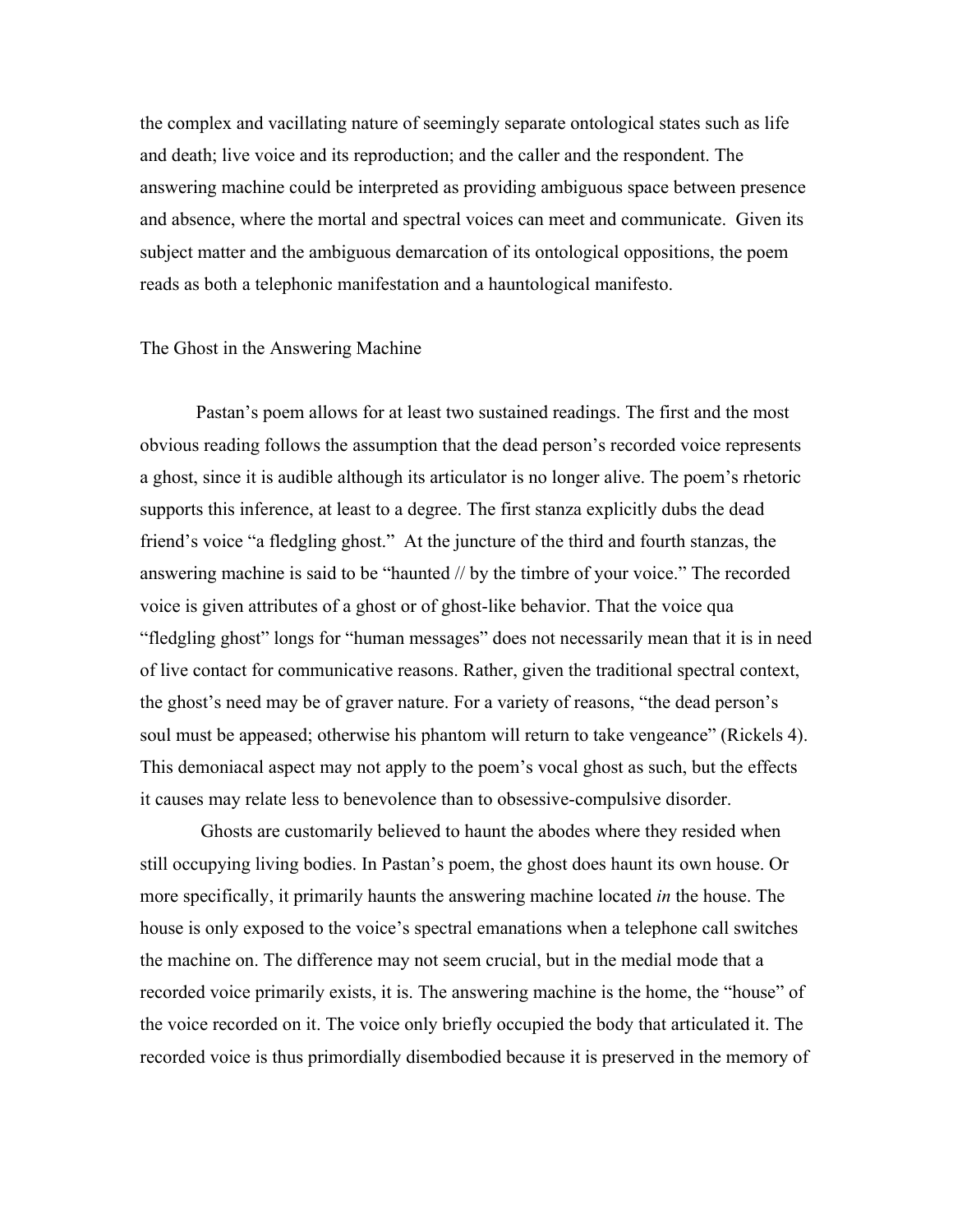the machine. Therefore, the recorded voice never left the house—neither the actual, nor the machinic—with the corpse.

One could even say that the machine, not the speaking subject's corporeality, is the recorded voice's actual *body*. 2 When in stand-by mode, the machine qua body hibernates, is in a deathlike state, and consequently the recorded voice qua ghost remains mutely coffined in it. This may explain why the "fledgling ghost" still longs for "human messages." Those messages or, rather, plain calls momentarily conjure the ghost, make the reticent voice audible, by reviving its machinic body. The callers turn, as if by remote control, the voice's coffin into a voice box and silence into articulation.

Another way of thematizing the spectral soul/body problem would be to have, paradoxically, a look at the ghost's primordial invisibility. The ghost does not have a proper body, even doubly so. When still in the living body of its host, the immaterial part of human (the soul or spirit) is not called ghost; the ghost is engendered posthumously. The visible form of ghost is the body of another, an artifactual or prosthetic body, or an ambiguous entity like fog (Derrida 7, 126, 194). A corollary of this state of affairs is that visuality or, more accurately, physical resemblance is not the ghost's primary attribute. Not only does a ghost's appearance differ from what used to be its original bodily host. The ghost is also unidentical with its present physical appearance in the sense that it is traditionally believed to lack a mirror-image; therefore a ghost will not recognize itself in a mirror, but others will recognize it as one by this very token (Derrida 156). Still, a ghost is curiously characterized by "the tangible intangibility of a proper body without flesh" (Derrida 7).

In Pastan's poem, these spectral qualities emanate as the primacy and—counterintuitively—tangibility of voice: "the timbre of your voice, / more palpable than photographs / or fingerprints […]" The poem's speaker thus conceives of the invisible and insubstantial voice or, rather, its characteristic quality—its timbre—as her dead friend's most tactile residual marker. It is as if the homophony of *timbre* and *timber* had made the voice appear as firm as wood.<sup>3</sup> The very structure of otherworldly communication in the poem is, however, less solid.

## The Haunting Caller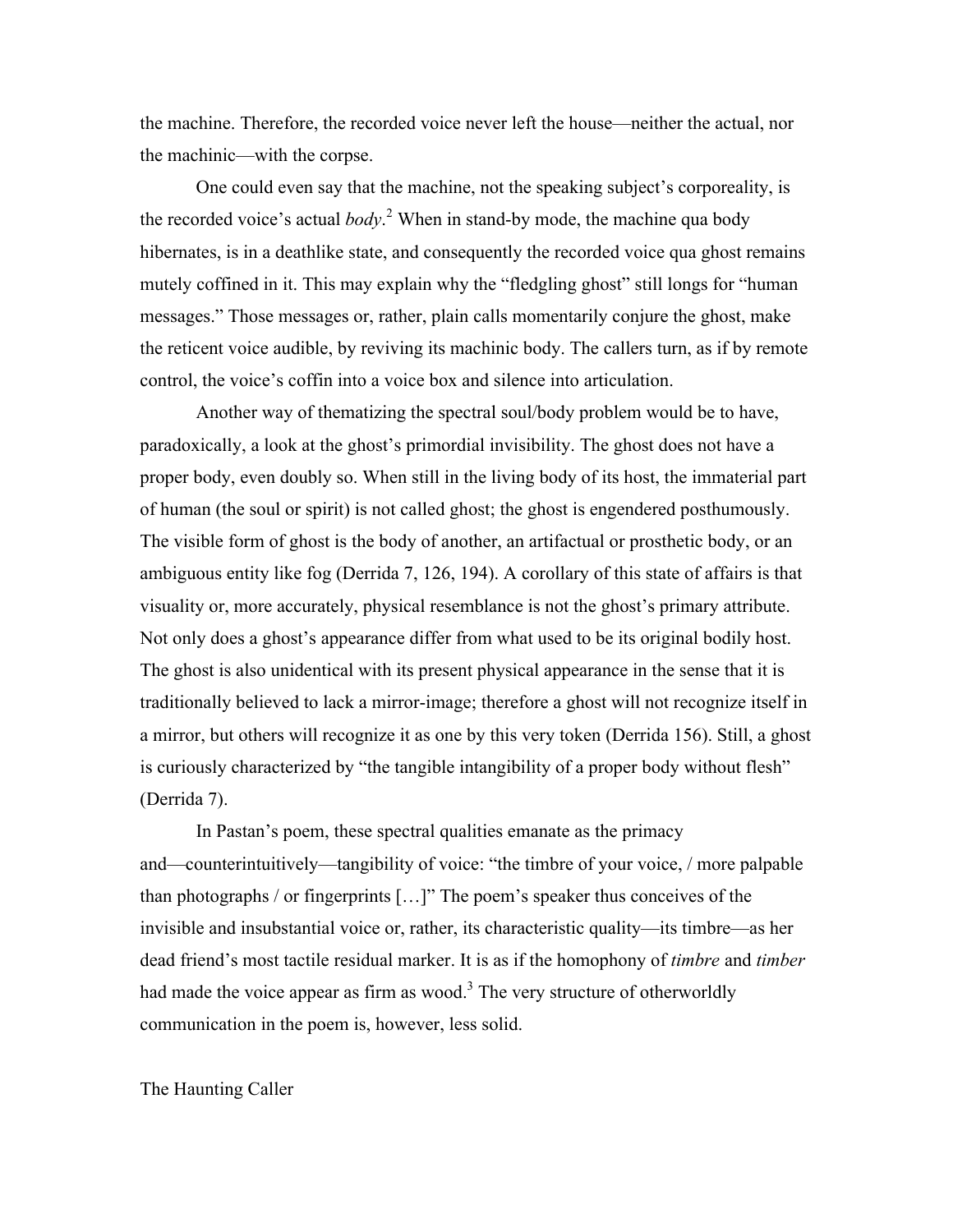Pastan's poem also allows for another kind of reading, which reverses the relationship between the haunter and the haunted. The caller could be interpreted as haunting the answering machine and the poor soul locked inside it. The syntactic relations in the first stanza are ambiguous enough to make "a fledgling ghost still longing / for human messages" an apposite of "I" instead of the more obvious "your voice." The former alternative does not violate the logic or explicit content of the poem, for the caller does continuously long for the friend's (greeting) message.

On the other hand, the very longing organizes the haunter/haunted positions in the poem. Or perhaps it is the pivot around which the alternatives are turning, thus forming a classic piece of spiritualist séance props, a turning table, *une table tournante* (cf. Derrida 149, 192). The caller and her friend can be seen as alternately taking up the positions of the conjurer and the conjured. The poem's speaker, by calling the machine and triggering the recorded greeting, evokes the auditory markers of her friend's existence from a deathlike state, and thus raises his voice. On the other hand, the friend, simply by the force of his incantation-like recorded greeting, conjures the caller, repeatedly making her act against her own will: "ashamed and resisting // but compelled, I dial again […]". The exchange between the caller and the machine is clearly ritualistic. The form or structure of the "communication" between the agents is more important than the repetitious content of their "messages." The dead friend's voice repeats a recorded greeting, to which the caller repeatedly answers, as the poem's end suggests, with silence.

Both participants in this curious noncommunicative (or tautological) telecommunication perform conjuring tricks that are, too, curious. Normally, i.e. normally in the paranormal context, "[c]onjuration says in sum the appeal that causes to come forth *with the voice* and thus it makes come, be definition, what *is not there* at the present moment of the appeal" (Derrida 41; emphasis in original). The magical incantations performed in the poem are silent or at least nonvocal from the outset. The dead friend's recorded voice is heard only after the caller is conjured to dial the right number and to reach the answering machine. Before that moment of unspontaneous playback, his voice is silent. The caller, for her part, conjures the ghost in the answering machine by the sound generated by the telephone, not by her own vocal apparatus. She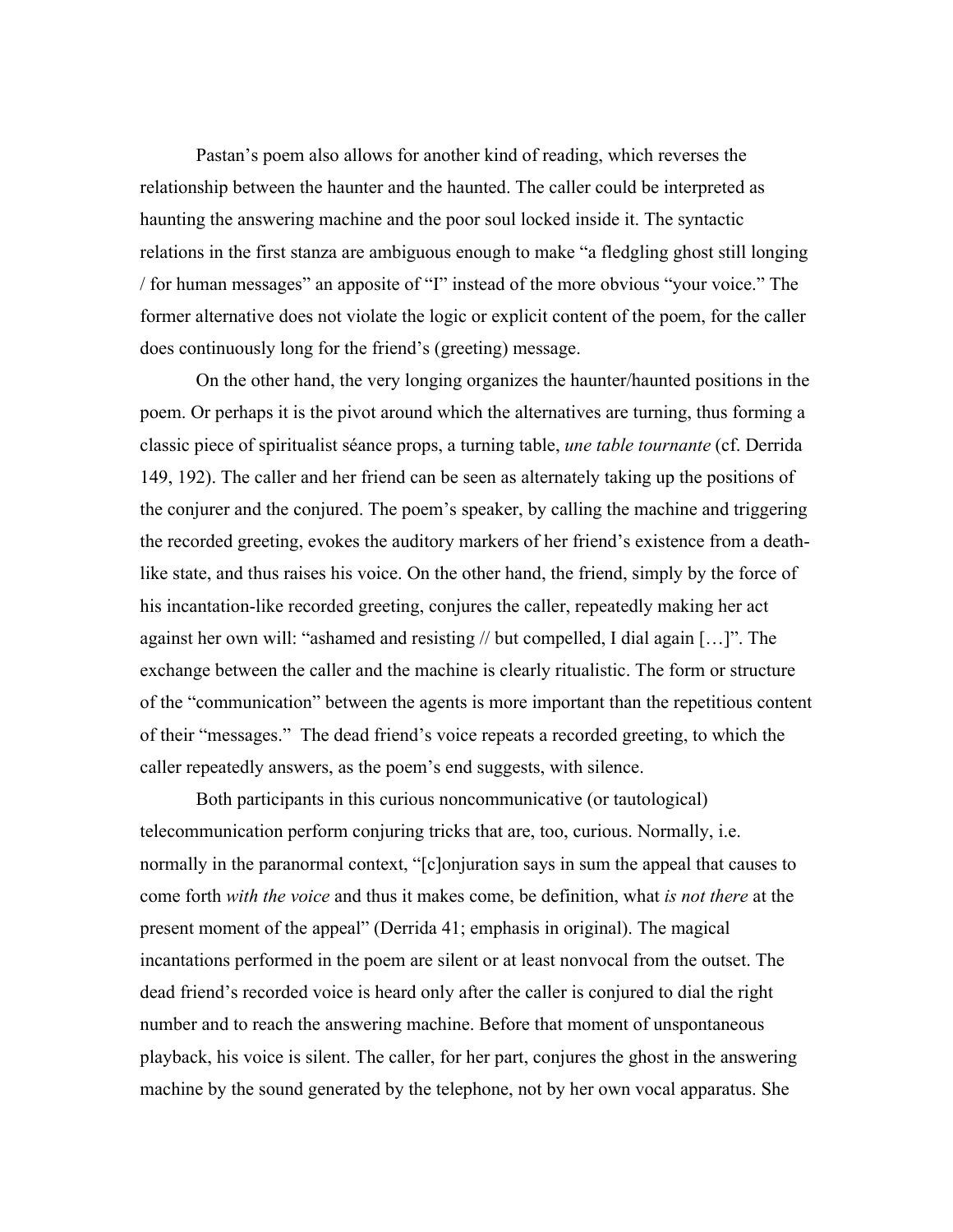telephonically activates the machine but will not leave a message. Instead, significantly, she hangs up.

## Hauntological Hang-Ups

The ghost is not, thus, singular in Pastan's poem. Both the caller and the called occupy the spectral position, and both can be interpreted as returning to their old haunts, with the proverbial haunted house miniaturized into an answering machine. But the appearance of a ghost is never singular. A ghost's first appearance is reappearance; it comes forth by coming back. A ghost is a revenant, someone who returns—albeit as a spirit, after death. A ghost's ontology is hauntology, ontology haunted by the double-bind of singularity and repetition, of the first and the last time: "the singularity of any *first time* makes it also a *last time*" (Derrida 10; emphasis in original). Spectral presence derives from the ante-mortem past; its existence is posthumous from the outset. Appropriately enough, a ghost's preoccupations are of repetitious nature. *Haunt* is a frequentative verb; it implies repeating, iterative activities, for instance, "to visit habitually as a spirit or ghost"; "to recur persistently to the consciousness"; "to remain persistently" (*Webster's*, "haunt"). Appropriately enough, we either believe or not believe in ghost*s*, in the plurality of the supernatural but only rarely confess belief in *a* ghost, in the spectral singular.

The silent but obsessive quality of the poem's speaker is easily associated with the annoying or harassing caller. She is not an obscene phone caller, for she will not talk dirty, but formally she does resemble another telephonic nuisance, the caller who disturbs by dialing a number and then hanging up without saying anything. On the other hand, the caller does not want to annoy anyone, but acts driven by her desire. The caller is like a fetishist who, by definition, gets her pleasure out of things that are not functional or not used for their originally intended purpose. The use-value of a fetish object begins when it is out of service, when it is no longer useful in the ordinary sense of the word (Hollier 140). Normally, a nonfetishistic caller regards the greeting on the answering machine as something to be bypassed without further ado, as the necessary preamble before the beep, which signals the opportunity to leave one's message. For the fetishist, a phenomenon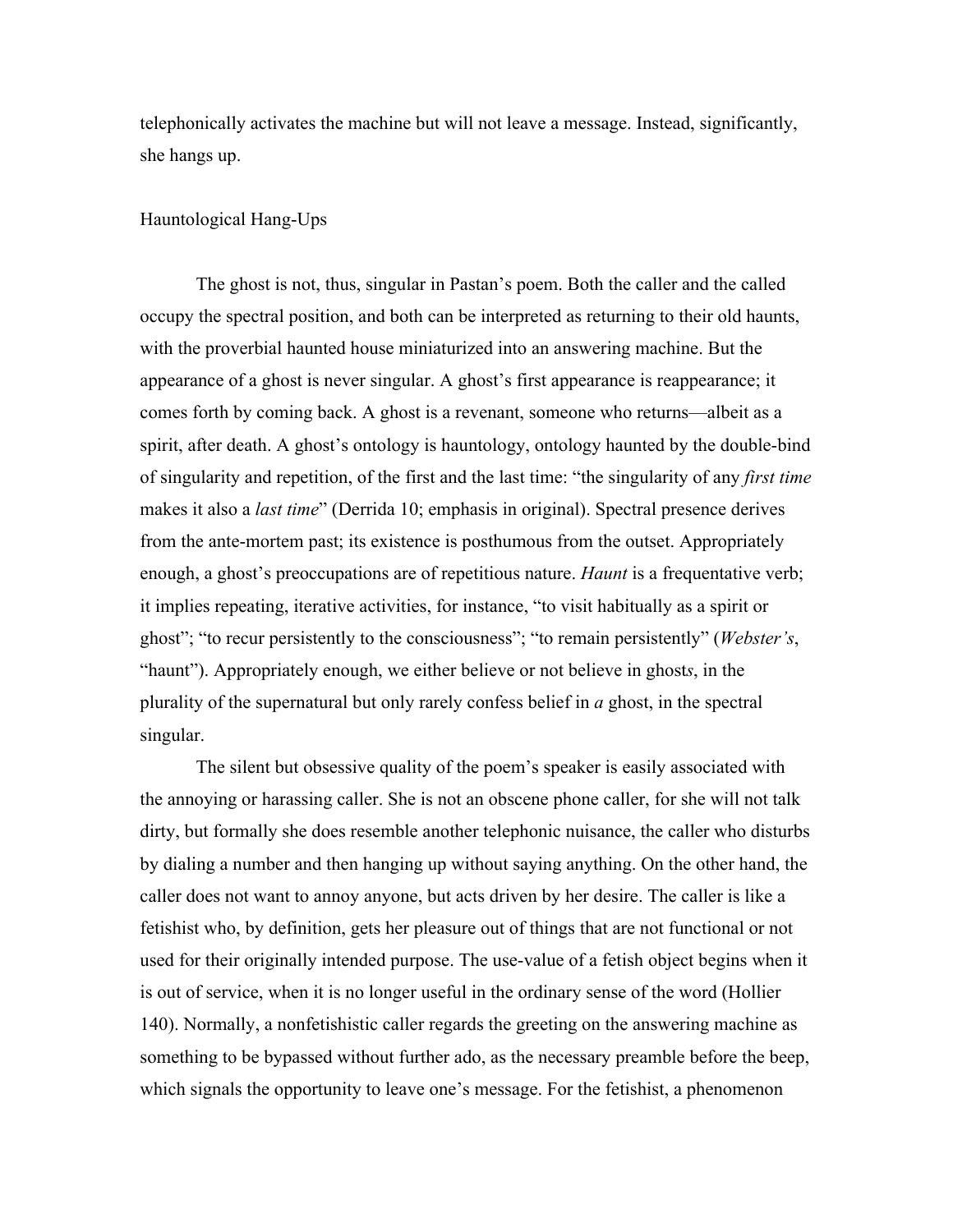precisely like the greeting can form the source of thrill, not the possibility to record one's vocal communication on the machine. "[T]he accidental mercy of machines" preserves, if not immortalizes, the transient, which makes it available for reverent reuse. That is not the intended use of the greeting, whose mode of being is constituted by mutability, i.e. rerecordability, rather than stability. Another corollary of this fetishistic state of affairs is that the caller does not listen to the greeting for semantic information proper but for the timbre of voice that articulates it.

In the second stanza, the caller asks herself whether she should leave a message on the machine. Whatever the caller does, in the situation given in the poem, she ends up in an awkward position. If she leaves a message for a dead person, she acts irrationally and could be considered mentally disturbed. If she does not and still continues calling her dead fried's number, she resembles not only a madwoman but also a harassing caller.

That the caller will call only to hang up could be interpreted as a telltale of her hang-ups, i.e. her preoccupations, fixations, or psychological blocks. What resembles a pathological state could, however, be thematized as an early stage in her grief work.

#### Tear and Mend: Grief Work by Phone

Many peculiar features in Linda Pastan's poem become understandable by emphasizing its spectral aspects. Another way of interpreting the poem is to read it with mourning customs, both religious and secular, in mind. The two strategies of reading are not mutually exclusive but are closely intertwined due to the very problem of dealing with death, that simultaneously unavoidable and scandalous phenomenon.

In Pastan's case, the most immediate context for a religious interpretation of mourning is Judaism. To bear with and process the overwhelming sense of loss caused by a loved one's death certain mourning customs have been developed in the Judaic tradition. For instance, distinct periods and stages of grieving have been ordained, as well as certain ritualistic habits relating to the body of the deceased and the house of the survivors. (Brasch 296-99)

 Because "weeks" have passed since the friend's death, the poem's speaker has gone through the seven days of *shivah* and is probably in the period of "thirty" days of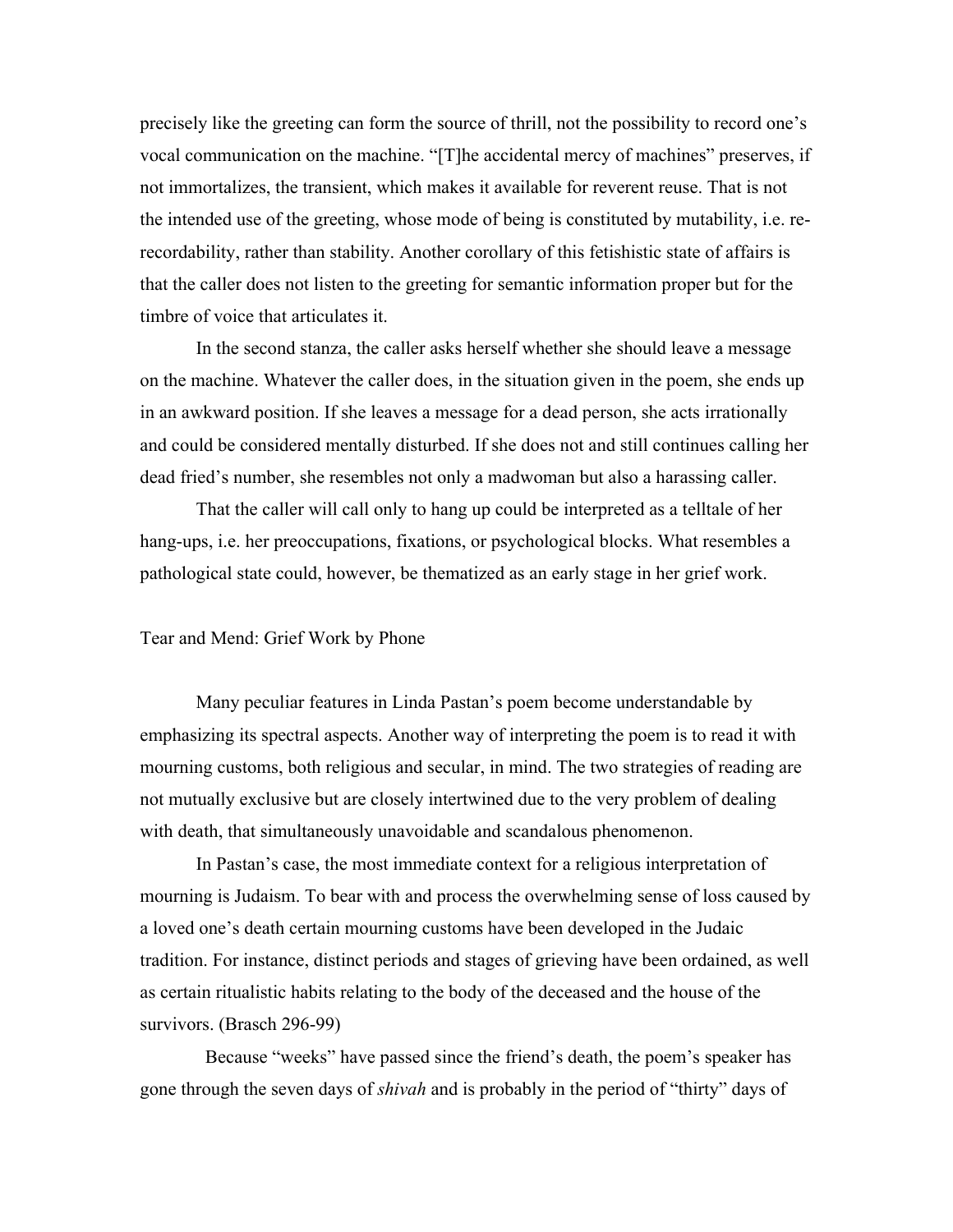sorrow, but has presumably not yet reached the eleven-month phase of kaddish (cf. Brasch 297). The silent calls could be read as traditional mourning customs performed by telephonic means. In the Judaic tradition, the body is not left alone but is always accompanied with relatives or special "watchers" (Brasch 300). In Pastan's poem, the visual gives way to the auditory, and the dutiful watcher becomes a persistent listener on the telephone. During *shivah* friends make short visits to the bereaved to pray with them in honor of the deceased (Brasch 300); in "The Answering Machine," the caller means the one who makes phone calls, but she may also be interpreted as honoring the dead friend.

 The metaphors of ripping the fabric of life and the tear it causes, in the second stanza, allude to a Judaic funeral custom, to "the cutting of *k'riah*." R. Brasch expounds on this gesture: "Before the coffin is closed, and in front of the dead, the traditional Jew makes a tear in his clothes as a symbol of the rent suffered in his heart, which can never wholly heal again." (Brasch 300) The poem's speaker agrees on the slowness of grief work but still implies that it can be terminated successfully: "this sudden tear will not / be mended soon or easily." Traditionally, the tear in the garment was worn for the whole year of mourning. Besides a sign of grief, the tear or mourning garments in general were also worn for pre-emptive reasons: "the very origin of morning clothes was not piety but superstition, not respect for but dread of the dead. The clothes were used as disguise so that the spirit of the deceased might not recognize and haunt the bereaved." (Brasch 305) This possibility does not apply to the poem's metaphoric tear; on the contrary, the speaker *wants* to be haunted—at least by the friend's voice, by the vocal residue of his existence.

The very thing that conjures up ghosts in the poem also conjures them away. The answering machine makes haunting possible, but only as long as it is plugged in and kept in stand-by mode.<sup>4</sup> The poem is situated in the middle of the process of emptying the deceased's house, and this state of affairs is expressed prominently in the central third stanza. It is only a question of time when "others" unplug and remove the answering machine, just as they "roll up rugs" and "pack up books." The electronically mediated ghosts will thus eventually be exorcised from the house, the stage in the work of mourning that it represents will be terminated, and the process of grieving will have to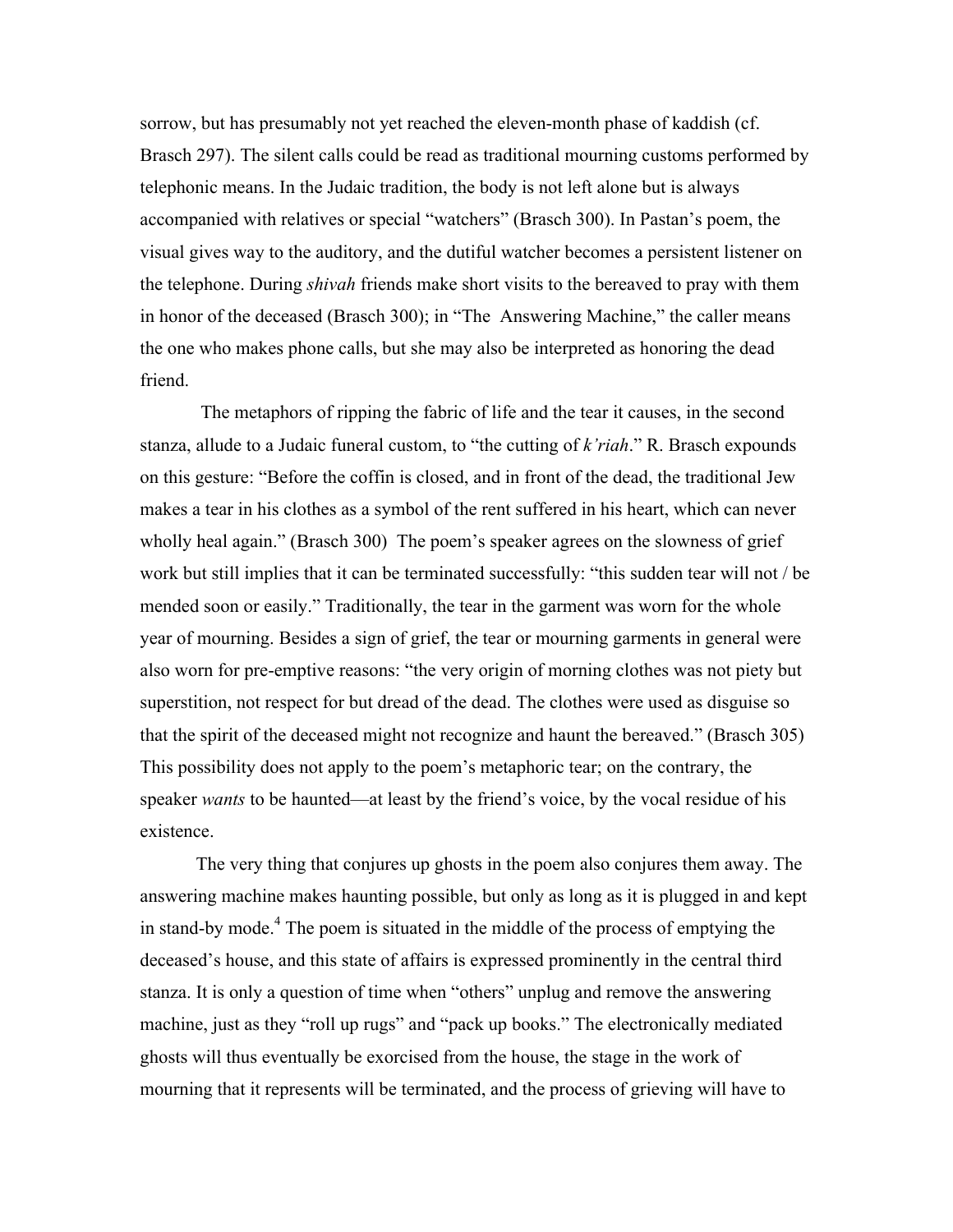move on to the next level. Or the process stagnates and mourning becomes melancholia. In that scenario, the haunting continues internalized in the melancholic's mind, which is both possessed by the dead loved one and doomed to repeat, machine-like, the attempt to get an answer to the impossible question that hauntology poses.

#### **Notes**

# 1. The poem is available online at

http://www.poetrymagazine.org/magazine/0800/poem\_30148.html . It is also reprinted in Pastan's latest collection of poetry, *The Last Uncle* (2002). The gender of the caller and the dead friend is not specified in the poem. To avoid the clumsy s/he and him/her formulations, I regard the speaker as female and the dead friend as male.

2. For voice and the history of the answering machine, see Levin.

3. There is also homonymic wordplay in the poem. "[T]his sudden tear" primarily refers to a fissure, but, in the context of mourning, the secondary reference to a drop of fluid from the lachrymal glands is also activated. I suggest another interpretation of *tear* in the last section of my essay.

4. In a way, the answering machine functions as both an electronic and spiritualist medium, which/who mediates spectral presence in the forms of the dead friend's recorded voice and the speaker's silent calls.

Works Cited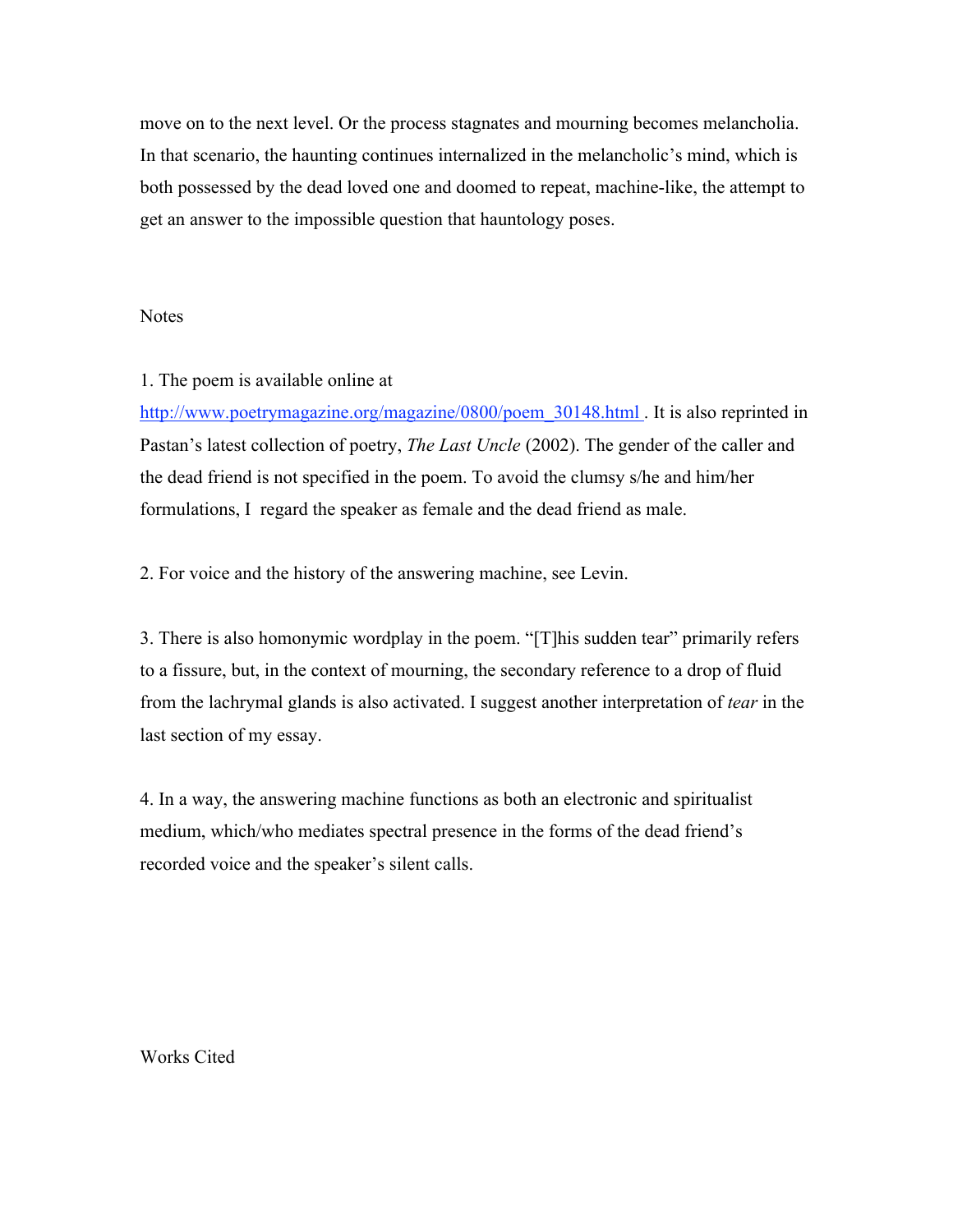Brasch, R. *The Judaic Heritage: Its Teachings, Philosophy, and Symbols*. New York: McKay, 1969.

Derrida, Jacques. *Specters of Marx: The State of the Debt, the Work of Mourning, and the New International*. Trans. Peggy Kamuff. New York: Routledge, 1994.

Hollier, Denise. "The Use-Value of the Impossible." Trans. Liesl Ollman*. Bataille: Writing the Sacred*. Ed. Carolyn Bailey Gill. London: Routledge, 1995. 133-53.

Levin, Thomas Y. "Before the Beep: A Short History of Voice Mail." *Essays in Sound 2: Technophonia*. Eds. Alessio Cavallaro, Shaund Davies, Frances Dyson & Annemarie Johnson. 1996. 22 Feb. 2007.

http://www.sysx.org/soundsite/csa/eis2content/essays/p59\_beep.html

OED = *Oxford English Dictionary Online*. Second edition. 1989. 22. Feb. 2007. http://www.oed.com.

Pastan, Linda. "The Answering Machine." *Poetry* 176.5 (2000): 278. (Also available online at http://www.poetrymagazine.org/magazine/0800/poem\_30148.html ).

Pastan, Linda. *The Last Uncle*. New York: Norton, 2002.

Rickels, Laurence A. *Aberrations of Mourning: Writing on German Crypts*. Detroit: Wayne UP, 1988.

Sconce, Jeffrey. *Haunted Media: Electronic Presence from Telegraphy to Television*. Durham: Duke UP, 2000.

Sterne, Jonathan. *The Audible Past: Cultural Origins of Sound Reproduction*. Durham: Duke UP, 2003.